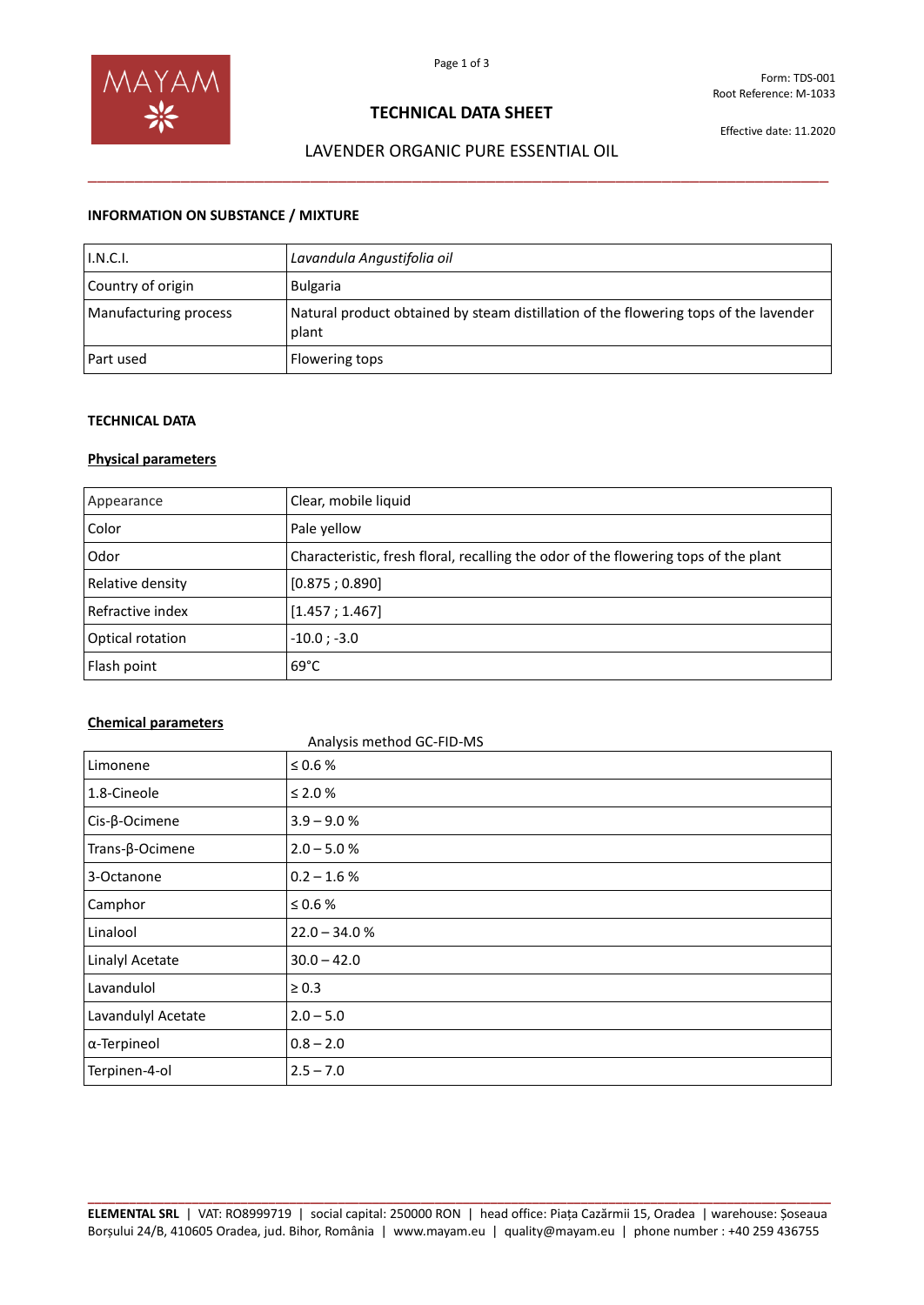

# **TECHNICAL DATA SHEET**

## LAVENDER ORGANIC PURE ESSENTIAL OIL

\_\_\_\_\_\_\_\_\_\_\_\_\_\_\_\_\_\_\_\_\_\_\_\_\_\_\_\_\_\_\_\_\_\_\_\_\_\_\_\_\_\_\_\_\_\_\_\_\_\_\_\_\_\_\_\_\_\_\_\_\_\_\_\_\_\_\_\_\_\_\_\_\_\_\_\_\_\_\_\_

## **Contaminants**

| Pesticides | The raw plant material conforms to EC Reg. 839/2008 amending EC Reg. 396/2005. |
|------------|--------------------------------------------------------------------------------|
| Gluten     | This product is gluten free.                                                   |
| Paraben    | This product is paraben free.                                                  |
| <b>GMO</b> | GMO free according to EC Reg. 1829/2003 and 1830/2003.                         |

## **TRANSPORT, STORAGE and SHELF LIFE**

| Storage conditions | Store product at $10 - 20$ °C, protected from direct sunlight or heat. |
|--------------------|------------------------------------------------------------------------|
| l Shelf Life       | 36 months under good storage conditions                                |
| l Custom Tariff    |                                                                        |

### **LEGISLATION**

| <b>CMR</b> substances             | This product is free from substances classified as carcinogenic, mutagenic or toxic for<br>reproduction (CMR) of category 1A, 1B or 2 under Part 3 of Annex VI to Regulation<br>(EC) No 1272/2008. |
|-----------------------------------|----------------------------------------------------------------------------------------------------------------------------------------------------------------------------------------------------|
| <b>Nanomaterials</b>              | This product is not considered as a nanomaterial, and doesn't contain nanoparticles<br>as defined by the European commission and as described in EU n°1223/2009 and<br>2012-232 (ANSES).           |
| Vegan and vegetarian<br>statement | It does not contain animal ingredients, it is not tested on animals and the<br>manufacturing process does not include animal ingredients or byproducts.                                            |
| <b>EINECS</b>                     | 289-995-2                                                                                                                                                                                          |
| C.A.S.                            | 8000-28-0                                                                                                                                                                                          |

### **LABELING**

| Hazard pictograms        |                                                                                                                                                                                                                                                                 |
|--------------------------|-----------------------------------------------------------------------------------------------------------------------------------------------------------------------------------------------------------------------------------------------------------------|
| <b>Hazard statements</b> | H304 - May be fatal if swallowed and enters airways.<br>H315 - Causes skin irritation.<br>H412 - Harmful to aquatic life with long lasting effects.                                                                                                             |
| Precautionary statements | P101- If medical advice is needed, have product container or label at hand.<br>P262 - Do not get in eyes, on skin, or on clothing.<br>P301 + P330 + P331 - IF SWALLOWED: Rinse mouth. Do NOT induce vomiting.<br>P315 - Get immediate medical advice/attention. |

**\_\_\_\_\_\_\_\_\_\_\_\_\_\_\_\_\_\_\_\_\_\_\_\_\_\_\_\_\_\_\_\_\_\_\_\_\_\_\_\_\_\_\_\_\_\_\_\_\_\_\_\_\_\_\_\_\_\_\_\_\_\_\_\_\_\_\_\_\_\_\_\_\_\_\_\_\_\_\_\_\_\_\_\_\_\_\_\_\_\_\_\_\_\_\_\_\_\_\_\_\_\_\_\_\_\_\_ ELEMENTAL SRL** | VAT: RO8999719 | social capital: 250000 RON | head office: Piața Cazărmii 15, Oradea | warehouse: Șoseaua Borșului 24/B, 410605 Oradea, jud. Bihor, România | www.mayam.eu | quality@mayam.eu | phone number : +40 259 436755